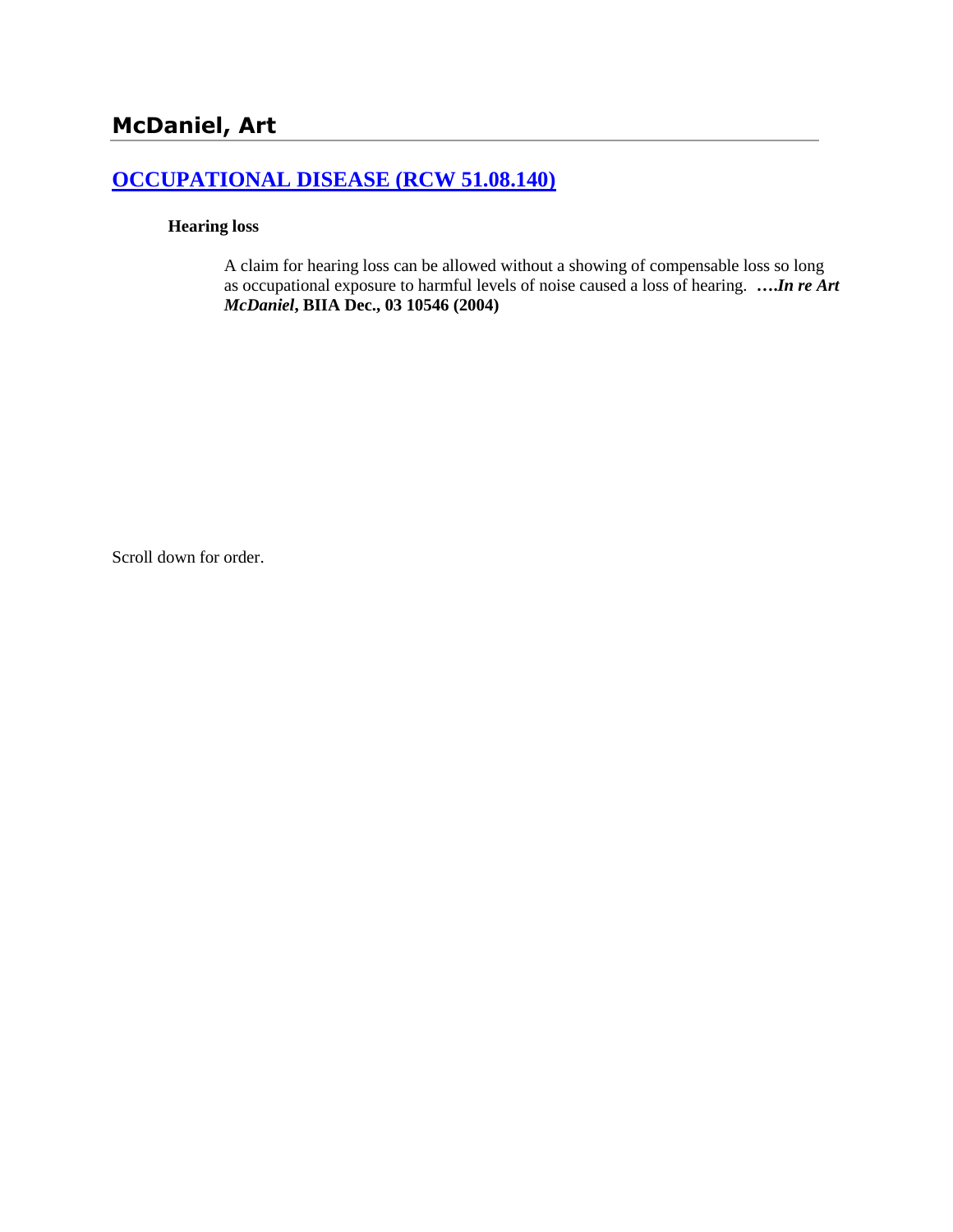# **BEFORE THE BOARD OF INDUSTRIAL INSURANCE APPEALS STATE OF WASHINGTON**

**)**

**IN RE: ART MCDANIEL ) DOCKET NO. 03 10546**

**CLAIM NO. W-597680 ) DECISION AND ORDER**

APPEARANCES:

Claimant, Art McDaniel, Pro Se

Self-Insured Employer, U. S. Department of Energy, by Evans, Craven & Lackie, P.S., per Jon D. Floyd

The claimant, Art McDaniel, filed an appeal with the Board of Industrial Insurance Appeals on March 17, 2003, from an order of the Department of Labor and Industries dated March 10, 2003. In this order, the Department denied the claimant's application for benefits on the ground that the condition was not the result of the exposure alleged. The Department order is **REVERSED AND REMANDED**.

# **DECISION**

Pursuant to RCW 51.52.104 and RCW 51.52.106, this matter is before the Board for review and decision on a timely Petition for Review filed by the self-insured employer to a Proposed Decision and Order issued on February 27, 2004, in which the industrial appeals judge reversed the order of the Department dated March 10, 2003, and remanded the claim to the Department to issue an order that allows the claim for occupational hearing loss and directs the self-insured employer to pay an award for permanent partial disability equal to 28.81 percent of complete loss in both ears and to pay for the purchase and maintenance of hearing aids.

The Board has reviewed the evidentiary rulings in the record of proceedings and finds that no prejudicial error was committed. The rulings are affirmed. We have granted review because, while we agree with the conclusion in the Proposed Decision and Order that allowed this claim for occupational hearing loss, we believe the determination regarding permanent partial disability exceeds the scope of our review under the circumstances of this appeal. We reverse the Department's rejection order and remand the claim for the Department to issue an order allowing it for occupational hearing loss and thereafter for further action as indicated.

As of March 10, 2003, Mr. McDaniel was a 69-year-old man with a work history consisting of 44 years as a truck driver, including two years in the military followed by long-haul trucking and, from approximately 1967 until his retirement on April 13, 1998, driving trucks at constructions sites around Hanford. As a long-haul driver, the claimant was exposed to considerable road noise. At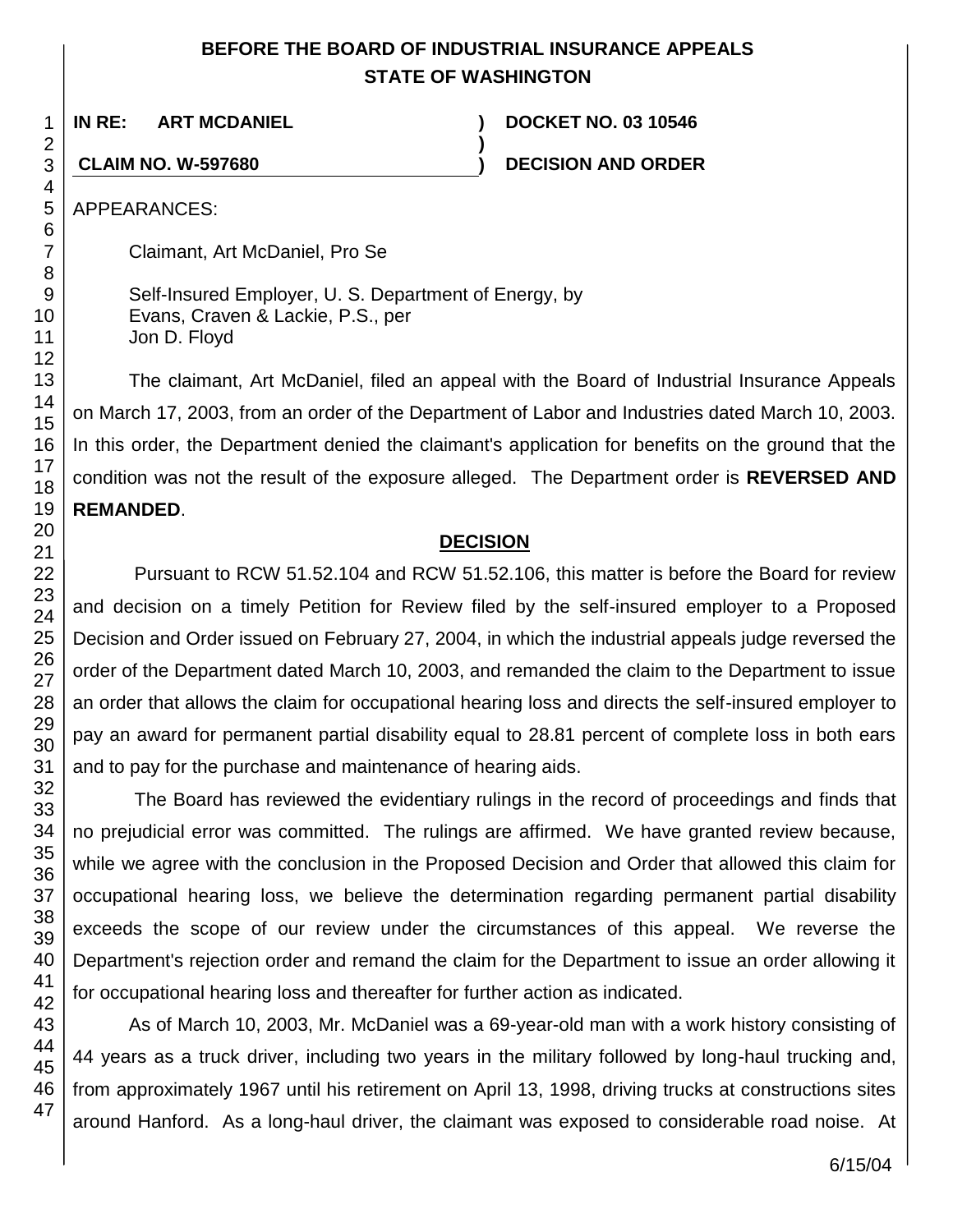Hanford, in addition to the truck noise, Mr. McDaniel was regularly exposed to construction noises, including, welding, jackhammers, and other noises. Mr. McDaniel did not wear hearing protection because he was operating trucks at close proximity to other workers and needed to hear directions in order to ensure everyone's safety.

While working at Hanford, Mr. McDaniel was given hearing tests every other year from 1977 until 1989, and then every year thereafter. The claimant's last hearing test was on April 13, 1998, his 65th birthday, which was also the date he retired. None of these tests showed a **compensable** hearing loss. Mr. McDaniel's scores on the April 1998 test were as follows: left ear: 5 dB loss at 500 Hz; 15 dB loss at 1 KHz; 25 dB loss at 2 KHz; and 15 dB loss at 3 KHz, for a total of 60 dB total loss, well below the 25 dB (average) threshold for **compensable** loss. The right ear scores were: 10 dB loss at 500 Hz; 25 dB loss at 1 KHz; 20 dB loss at 2 KHz; and 20 dB loss at 3 KHz, for a total of 75 dB total loss, again well below the 25 dB (average) threshold for **compensable** loss.

Mr. McDaniel testified that the audiograms were conducted in a room in which up to twelve people were being tested simultaneously. He stated that he found it hard to concentrate during the testing due to the shuffling of paper, moving of chairs, and other background noises. Janet S. Arnold, M.D., the claimant's attending family practice doctor, who acknowledged that she was never present at Hanford when hearing testing was performed, stated that these types of tests had poor validity. John O. Kildow, M.D., a retired surgeon with occupational medicine experience who was employed by the Hanford Environmental Health Foundation, testified that the employer conducted the tests in a four-chair booth with individual headsets. He acknowledged the possibility that the workers being tested could be distracted. Dr. Kildow testified that the machine used for the audiogram was calibrated the day Mr. McDaniel was tested, the test was performed by a certified "technician" (the record is unclear whether that person was an audiologist), and the records at the time of the test indicated Mr. McDaniel had not been exposed to noise within the 14 hours prior to the audiogram.

Mr. McDaniel's testimony indicates that he first noticed he was having hearing problems in the late 1980s or early 1990s. Although he had yearly physicals and hearing tests, he was never told that he had hearing problems. While he remained employed at Hanford, the claimant never sought medical treatment for his hearing loss. After he retired on April 13, 1998, his hearing "started going downhill worse;" he could not hear someone talking in the next room. Mr. McDaniel went to a hearing aid company, Quality Hearing Solutions, had an audiogram performed on October 19, 2001, and filed the application for benefits for occupational hearing loss. It is unclear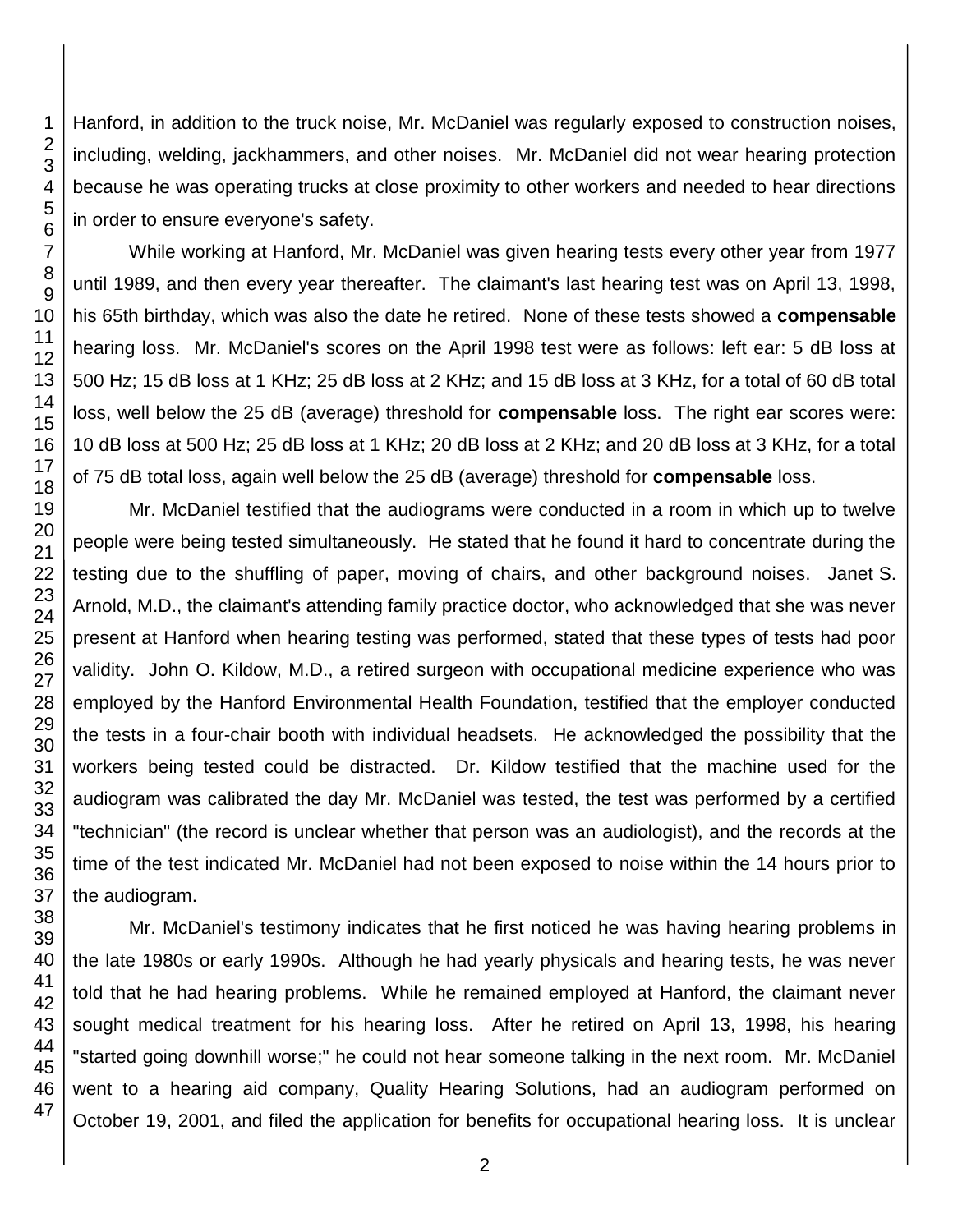by whom, or exactly when Mr. McDaniel was informed that he had hearing loss related to work. Another audiogram was performed in June 2003 at the Columbia Basin Hearing Center. In August 2003, having become disenchanted with the hearing aid company, Mr. McDaniel sought treatment from Dr. Arnold.

According to Dr. Arnold, the June 2003 audiogram revealed moderate to severe sensorineural hearing loss with tinnitis that was "not [in] a classic pattern" for noise induced hearing loss. Nonetheless, Dr. Arnold concluded that the hearing loss quantified by the audiogram was proximately caused by occupational exposures to noise at work. She concluded that he needed a specific type of hearing aid, a V-5252 in ear programmable aid. Dr. Arnold stated that the audiogram revealed a ratable hearing loss equal to 27.25 percent left ear/36.625 percent right ear, for a binaural rating of 28.8125 percent complete loss of hearing. Dr. Kildow testified that both the October 19, 2001 and June 16, 2003 audiograms showed **compensable** loss that "may reflect noise-induced loss" in a pattern that suggested a combination of effects (causes) of the loss.

We recognize that there are questions regarding the validity of the employment audiograms. However, Mr. McDaniel's description of twelve people in a room, all being tested at the same time, was refuted by Dr. Kildow and not supported by first-hand observation by Dr. Arnold. The validity of those audiograms is supported by their consistency over time. They revealed a slow and consistent progression of hearing loss in the claimant, a pattern that is supported by the history of his exposures to injurious noise at work. Dr. Kildow admitted that there was a chance that workers could become distracted by the presence of up to three other workers being tested at the same time. If such distractions caused errors in the test results, those errors should either consist of inconsistent and obviously erroneous results when compared with other audiograms or the recording of higher scores (greater hearing loss) if the distraction caused a failure to acknowledge or report a noise that was in fact heard. It is difficult to imagine how distraction during an audiogram could result in consistent scores suggestive of better hearing than a worker actually has.

In order for Mr. McDaniel's claim for occupational hearing loss to be allowed, he must prove that occupational exposures to noise were **a** natural and proximate cause of his hearing loss. The claimant's testimony clearly established that he was exposed to an excessively noisy work environment for over four decades. The great weight of medical evidence supports the conclusion that he sustained a hearing loss that was caused **at least in part** by exposures to noise at work, even though the hearing loss had not reached a "compensable" level until it worsened after he retired. Dr. Arnold noted that the 1998 audiogram showed hearing loss that was caused by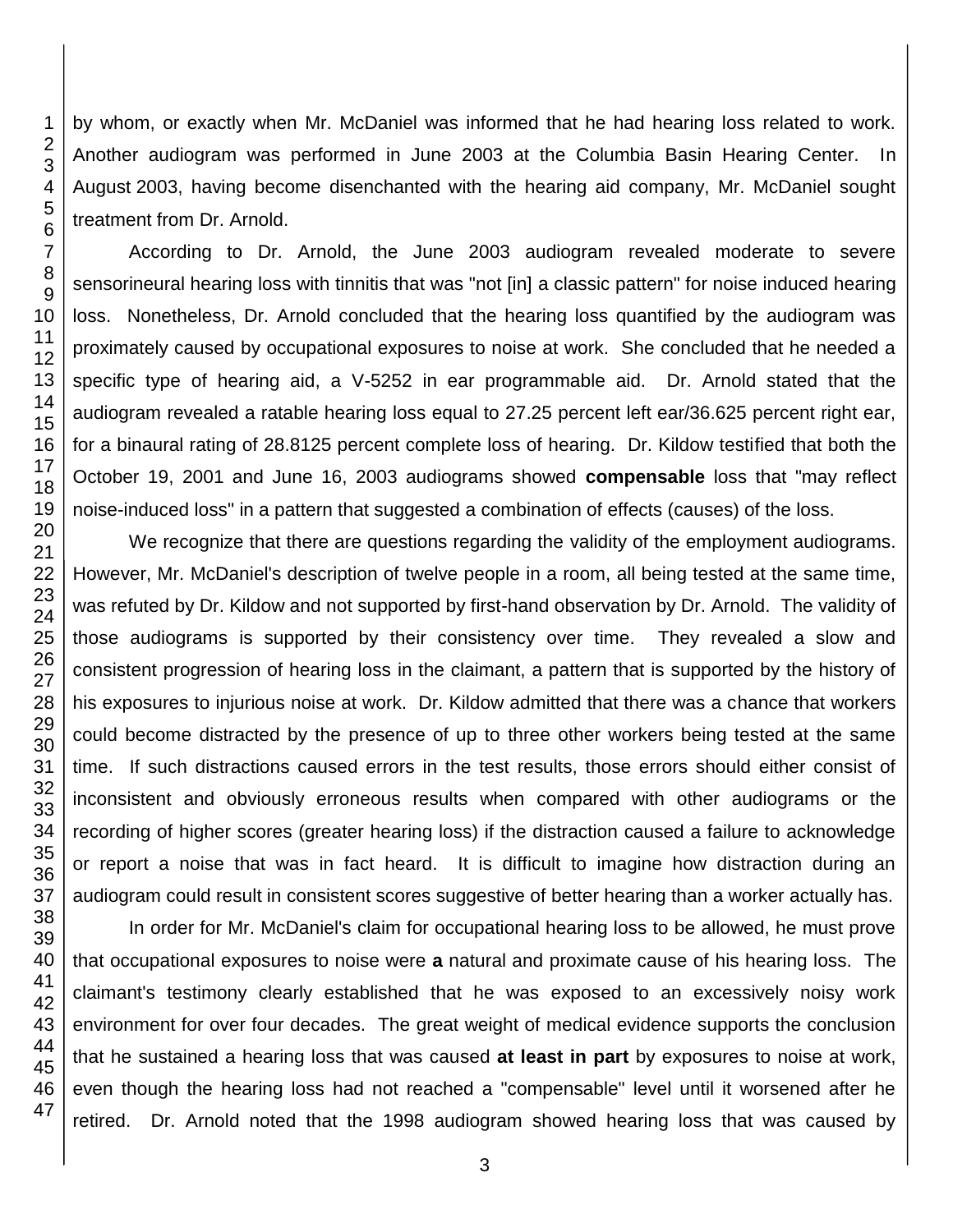exposures to noise at work. Dr. Kildow concurred, testifying that the series of employment audiograms beginning in 1977 "indicates a very perceptible increase in decibel loss over the years" the claimant was employed at Hanford, which is to be expected with aging and exposure to industrial noise. Dr. Kildow did not deny the existence of a causal link between noise exposures at work and at least some of the claimant's hearing deficits.

Relying on the April 18, 1998 audiogram and the earlier pre-retirement audiograms, the employer argues that the claim should be rejected because any hearing loss the claimant sustained was not **compensable**. The term "compensable loss" in occupational hearing loss cases refers to hearing impairment that has reached a level at which the worker becomes entitled to a permanent partial disability award. Hearing loss sufficient to require treatment in the form of hearing aids may manifest itself in a worker even though it does not reach the level of a "compensable loss" of hearing. A similar circumstance was presented to us by *In re Robert MacPhail*, BIIA Dec., 89 3689 (1991). In that case we accepted a hearing evaluation that showed that the worker had a "minimal" binaural hearing loss, but one that did not reach the threshold to establish a permanent impairment, and directed the Department to allow the claim notwithstanding the lack of any compensable hearing loss. Like our industrial appeal judge, we believe that to be the appropriate disposition of the allowance issue in this case as well.

However, in addition to directing claim allowance, the Proposed Decision and Order also directed the employer to pay a permanent partial disability award based on the scores found in one of the post-retirement audiograms. We believe this direction to be beyond the scope of our review in this appeal. In *MacPhail*, the scope of our review extended to the issue of permanent partial disability only because the Department order that rejected that claim rested on a finding by the Department that "no compensable hearing loss had been sustained." We noted that the inclusion of this language in that order meant that the Department "had an opportunity to, and did in fact, pass on the issue of permanent partial disability." *MacPhail*, at 3. In this case, however, the Department order under appeal rejected the claim merely because "the condition was not the result of the exposure alleged." The Department never considered or ruled upon the issue of permanent partial disability of the hearing loss condition. As indicated in *MacPhail*, the Board's authority is appellate only; it may not pass upon an issue that had not been considered by the Department.

We recognize that not ruling on Mr. McDaniel's entitlement to a specific form of treatment and permanent partial disability may result in further litigation in the future. Even if that were true, such an argument does not justify an extension of the scope of our review beyond that allowed by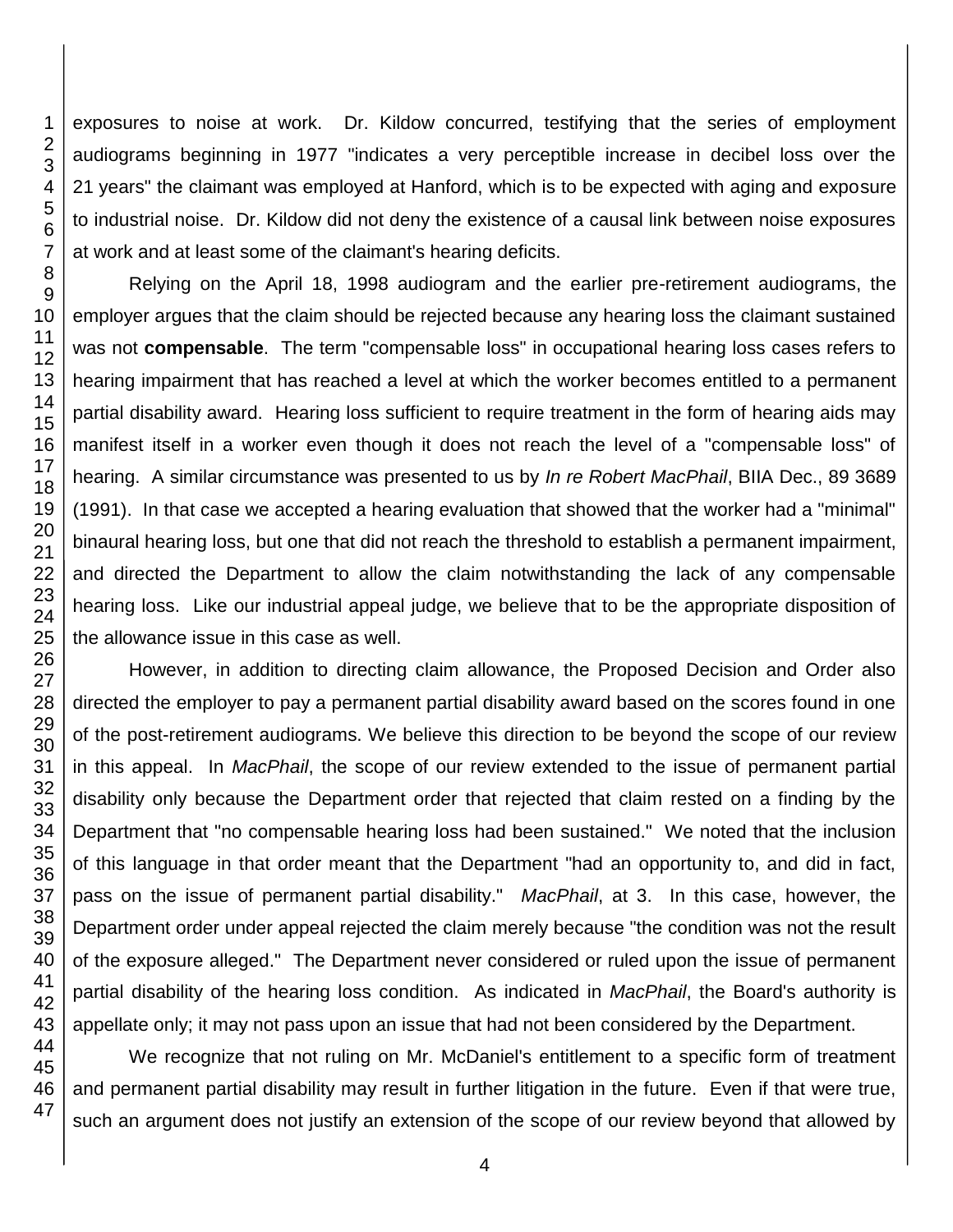law. We also believe it is factually premature, as well as legally premature, for this claim to be closed with or without a permanent partial disability award. Mr. McDaniel has never been evaluated by an otolaryngologist or other physician specializing in hearing loss and/or diseases of the ear. Both Dr. Arnold and Dr. Kildow acknowledge unusual aspects to the claimant's pattern of hearing loss. His hearing loss is worsening dramatically, as recorded by the post-employment audiograms. We do not believe that any of the parties to this claim are served by its premature closure under the circumstances.

#### **FINDINGS OF FACT**

- 1. On December 12, 2001, the claimant, Art McDaniel, filed an application for benefits with the Department of Labor and Industries, alleging that he had sustained hearing loss due to exposure to noise arising out of the course of his employment with the Department of Energy/Fluor Hanford on April 15, 1997. On March 10, 2003, the Department issued an order in which the Department rejected Mr. McDaniel's claim on the grounds that his condition was not the result of the exposure alleged. On March 17, 2003, the claimant filed an appeal with the Board of Industrial Insurance Appeals from the March 10, 2003 order. On March 27, 2003, the Board issued an order granting the appeal, assigning it Docket No. 03 10546, and directing that proceedings be held.
- 2. For approximately 32 years, Art McDaniel worked for Fluor Hanford and its predecessors as a truck driver, retiring in April 1998. During his 32 years of employment at Hanford, Mr. McDaniel was exposed to loud noises from numerous sources, including diesel engines, heavy equipment, jackhammers, and air compressors. Mr. McDaniel never wore any type of hearing protection during his 32 years of employment at Hanford.
- 3. As of March 10, 2003, Mr. McDaniel suffered from bilateral hearing loss that was naturally and proximately caused, at least in part, by his exposure to injurious levels of noise arising out of his employment with Fluor Hanford and its predecessors. This condition required medical diagnostic testing and treatment.

# **CONCLUSIONS OF LAW**

- 1. The Board of Industrial Insurance Appeals has jurisdiction over the parties to and the subject matter of this appeal.
- 2. Art McDaniel's bilateral hearing loss constitutes an occupational disease within the meaning of RCW 51.08.140.